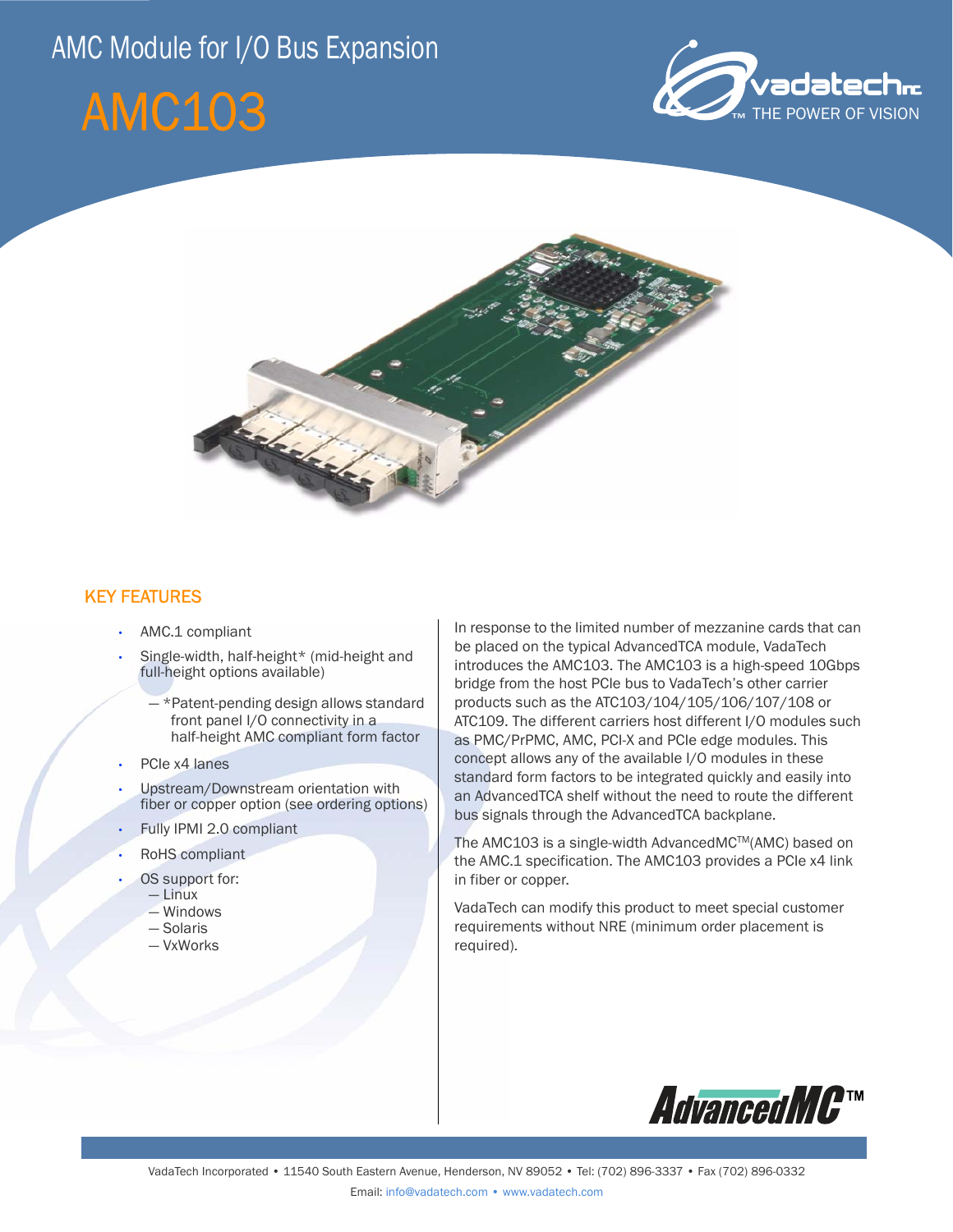## **SPECIFICATIONS**

| <b>Architecture</b>         |                                                                                                                                                                                                      |                                                                                         |
|-----------------------------|------------------------------------------------------------------------------------------------------------------------------------------------------------------------------------------------------|-----------------------------------------------------------------------------------------|
| Physical                    | <b>Dimensions</b>                                                                                                                                                                                    | Single-Width, Half-Height (with Mid or Full Height-options)                             |
|                             |                                                                                                                                                                                                      | Width: 2.98 in. (73.5 mm)                                                               |
|                             |                                                                                                                                                                                                      | Depth: 7.8 in. (181.5 mm)                                                               |
| <b>Type</b>                 | <b>AMC Expansion Module</b>                                                                                                                                                                          | AMC module for I/O bus expansion                                                        |
| <b>Standards</b>            |                                                                                                                                                                                                      |                                                                                         |
| <b>AMC</b>                  | Type                                                                                                                                                                                                 | AMC.1                                                                                   |
| <b>Module Management</b>    | <b>IPMI</b>                                                                                                                                                                                          | <b>IPMI Version 2.0</b>                                                                 |
| PCIe                        | Lanes                                                                                                                                                                                                | x4                                                                                      |
| <b>Configuration</b>        |                                                                                                                                                                                                      |                                                                                         |
| Power                       | Copper                                                                                                                                                                                               | 3W maximum                                                                              |
|                             | Fiber                                                                                                                                                                                                | 5W maximum                                                                              |
| Environmental               | Temperature                                                                                                                                                                                          | Operating Temperature: 0° to 65° C (Air flow requirement is to be greater than 200 LFM) |
|                             |                                                                                                                                                                                                      | Storage Temperature: -40° to +90° C                                                     |
|                             | Vibration                                                                                                                                                                                            | 1G, 5-500Hz each axis                                                                   |
|                             | <b>Shock</b>                                                                                                                                                                                         | 30Gs each axis                                                                          |
|                             | <b>Relative Humidity</b>                                                                                                                                                                             | 5 to 95 percent, non-condensing                                                         |
| <b>Front Panel</b>          | <b>Interface Connectors</b>                                                                                                                                                                          | Fiber ports with LC connectors and LX or SX transceiversrs                              |
|                             |                                                                                                                                                                                                      | Copper ports with IB-4x Infiniband style cable                                          |
|                             | <b>LEDs</b>                                                                                                                                                                                          | <b>IPMI Management Control</b>                                                          |
|                             |                                                                                                                                                                                                      | Link                                                                                    |
|                             | Mechanical                                                                                                                                                                                           | Hot Swap Ejector Handle                                                                 |
| Software Support            | <b>Operating Systems</b>                                                                                                                                                                             | Linux, Windows, Solaris and VxWorks                                                     |
| <b>Other</b>                |                                                                                                                                                                                                      |                                                                                         |
| <b>MTBF</b>                 | MIL Spec 217-F >491,000 Hrs. (Copper)                                                                                                                                                                |                                                                                         |
| Certifications              | Designed to meet FCC, CE and UL certifications where applicable                                                                                                                                      |                                                                                         |
| <b>Standards</b>            | VadaTech is certified to both the ISO9001:2000 and AS9100B:2004 standards                                                                                                                            |                                                                                         |
| Compliance                  | RoHS and NEBS                                                                                                                                                                                        |                                                                                         |
| Warranty                    | Two (2) years                                                                                                                                                                                        |                                                                                         |
| <b>Trademarks and Logos</b> | The VadaTech logo is a registered trademark of VadaTech, Inc. Other registered trademarks are the property of their                                                                                  |                                                                                         |
|                             | respective owners. AdvancedMC™ and the AdvancedTCA™ logo are trademarks of the PCI Industrial Computers<br>Manufacturers Group. All rights reserved. Specification subject to change without notice. |                                                                                         |
| <b>Notes</b>                | The Half-Height front panel is a patent-pending design. Contact your Sales representative for more information.                                                                                      |                                                                                         |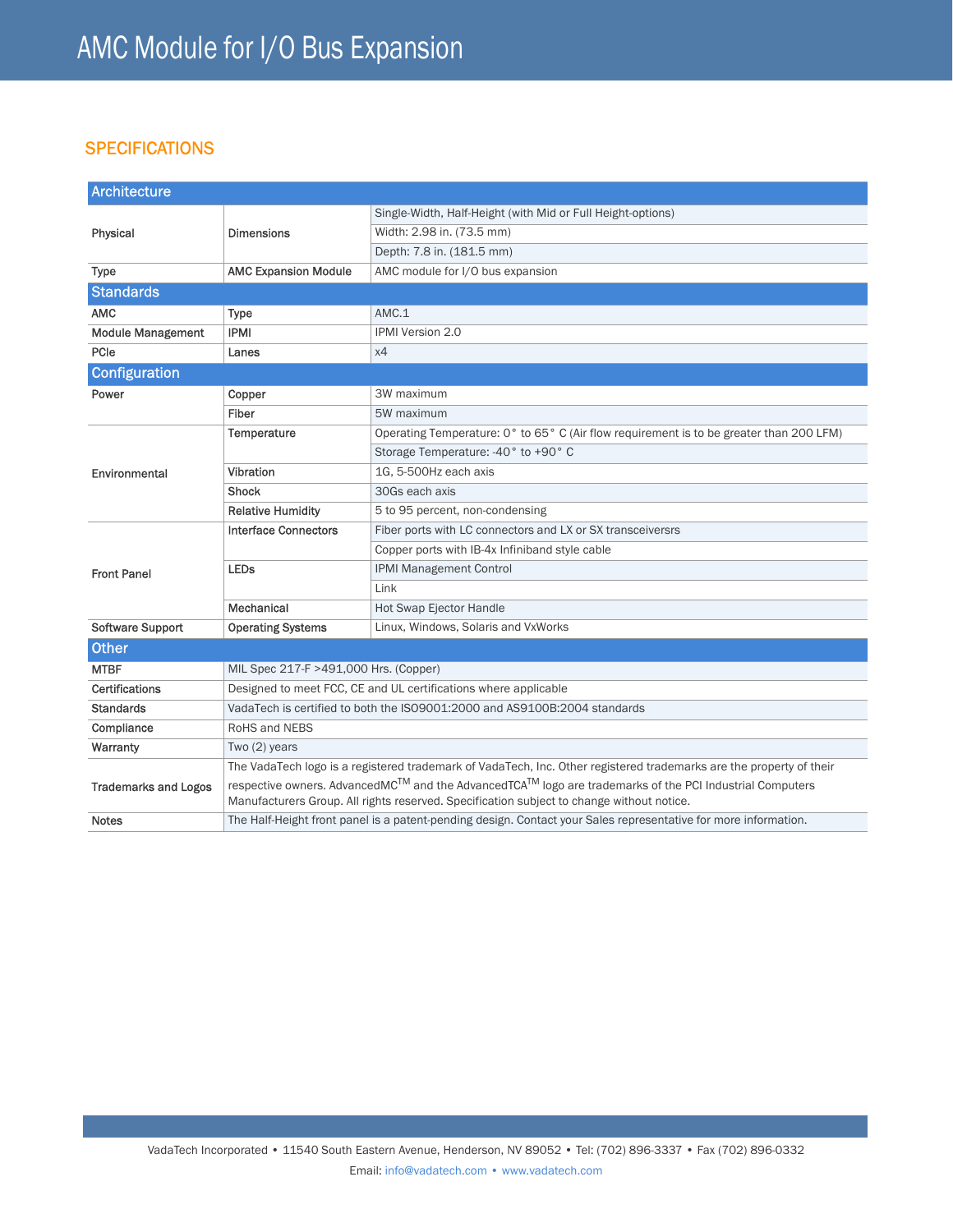





FIGURE 2. AMC103 Front Panel